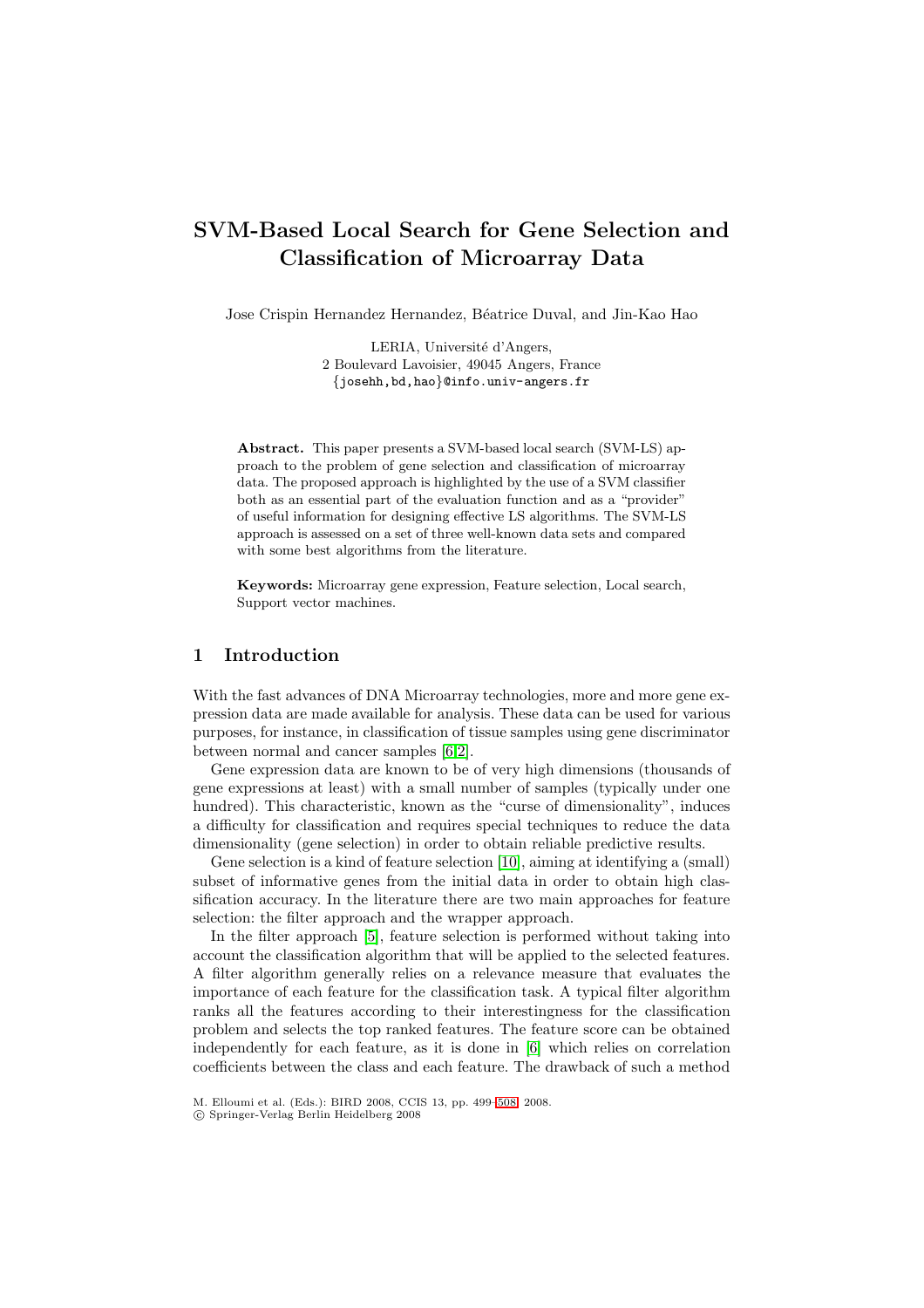#### 500 J.C.H. Hernandez, B. Duval, and J.-K. Hao

is to score each feature independently and to ignore the relations between the features.

In contrast, the wrapper approach selects a subset of features that is "optimized" for a given classification algorithm. So the classification algorithm, that is considered as a black box, is run many times on different candidate subsets, and each time, the quality of the candidate subset is evaluated by the performance of the classification algorithm trained on this subset. The wrapper approach conducts a search in the space of candidate subsets. For this search problem, genetic algorithms have been used in a number of studies, see e.g. [\[12](#page-9-5)[,11](#page-9-6)[,8\]](#page-9-7). Embedded methods, a variant of the wrapper approach, use feature selection as a part of the training process in which the learning algorithm is no more a simple black box. One example of an embedded method is proposed in [\[7\]](#page-9-8) with recursive feature elimination using support vector machines (SVM-RFE).

In this paper, we present a Local Search approach guided by SVM which can be considered as an embedded method. In this approach, a SVM classifier is used not only to evaluate a candidate gene subset, but also to provide the local search algorithm with useful information for its search operators. As we show in the experimentation section, despite its simplicity, this SVM-based Local Search (SVM-LS) approach allows us to obtain highly competitive results on three wellknown data sets when compared with some best algorithms from the literature.

# <span id="page-1-1"></span>**2 SVM Classification and Gene Selection**

It is common in wrapper approaches to use a classifier to evaluate the quality of a proposed gene subset. SVM classifiers can be used for such a purpose. In our SVM-based Local Search approach, a SVM classifier is used not only in the evaluation function of gene subsets but also in the design of LS strategies. SVM is thus a key component of our SVM-LS approach. For this reason, this section recalls the main characteristics of SVM and explains how a feature selection process can be guided by useful information provided by a SVM classifier.

### <span id="page-1-0"></span>**2.1 Support Vector Machines**

SVMs represent a class of state-of-the-art classifiers [\[4\]](#page-9-9) that have been successfully used for gene selection and classification [\[7](#page-9-8)[,13\]](#page-9-10). SVMs solve a binary classification problem by searching a decision boundary that has the maximum margin with the examples. SVMs handle complex decision boundaries by using linear machines in a high dimensional feature space, implicitly represented by a kernel function. In this work, we only consider linear SVMs because they are known to be well suited to the datasets that we consider.

For a given training set of labeled samples, a linear SVM determines an optimal hyperplane that divides the positively and the negatively labeled samples with the maximum margin of separation. A noteworthy property of SVM is that the hyperplane only depends on a small number of training examples called the support vectors, they are the closest training examples to the decision boundary and they determine the margin.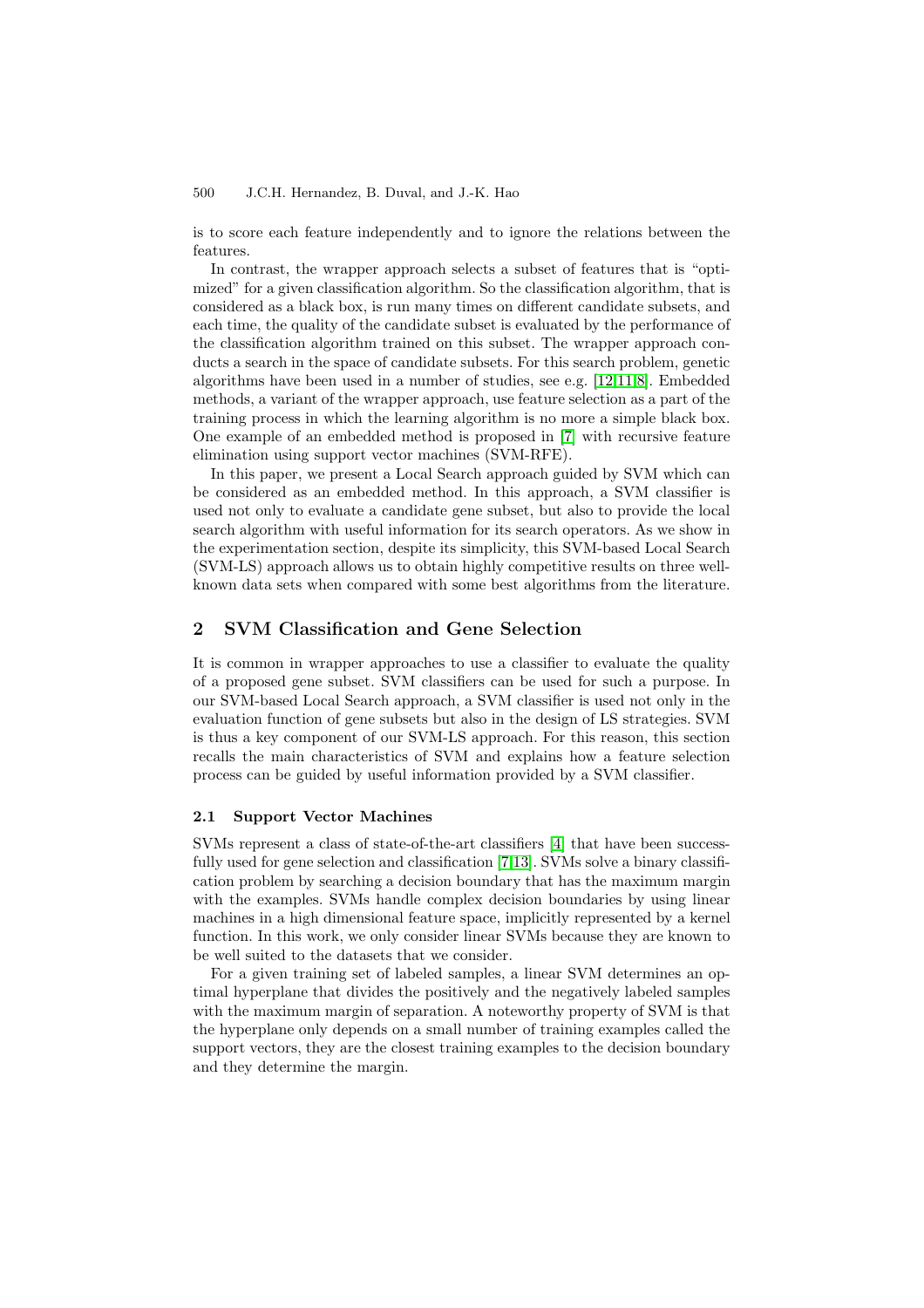Formally, we consider a training set of  $n$  samples belonging to two classes; each sample is noted  $\{X_i, y_i\}$  where  $\{X_i\}$  is the vector of attribute values describing the sample and  $y_i$  the class label.

A soft-margin linear SVM classifier aims at solving the following optimization problem:

$$
\min_{w,b,\xi_i} \frac{1}{2} \|w\|^2 + C \sum_{i=1}^n \xi_i
$$
 (1)

subject to  $y_i (w \cdot X_i + b) \ge 1 - \xi_i$  and  $\xi_i \ge 0, i = 1, ..., n$ .

In this formulation,  $w$  is the weight vector that determines the separating hyperplane;  $C$  is a given penalty term that controls the cost of misclassification errors. To solve this optimization problem, it is convenient to consider the dual formulation [\[4\]](#page-9-9):

$$
\min_{\alpha_i} \frac{1}{2} \sum_{i=1}^n \sum_{l=1}^n \alpha_i \alpha_l y_i y_l X_i \cdot X_l - \sum_{i=1}^n \alpha_i \tag{2}
$$

$$
st: \sum_{i=1}^{n} y_i \alpha_i = 0 \text{ and } 0 \le \alpha_i \le C
$$

The decision function for the linear SVM classifier with input vector  $X$  is given by:  $\varphi(X) = w \cdot X + b$  with  $w = \sum_{i=1}^{n} \alpha_i y_i X_i$  and  $b = y_i - w \cdot X_i$ .

The weight vector  $w$  is a linear combination of training samples. Most weights  $\alpha_i$  are zero and the training samples with non-zero weights are the support vectors. The maximum margin  $M$  is given by:

<span id="page-2-2"></span>
$$
M = \frac{2}{\|w\|} \tag{3}
$$

#### <span id="page-2-1"></span>**2.2 Gene Ranking by SVM**

As discussed in [\[7\]](#page-9-8), the weights of a linear discriminant classifier can be used to rank the genes for selection purposes. More precisely, in a backward selection method, one starts with all the genes and removes iteratively the least informative gene. To determine the feature to be removed at each iteration, one considers the gene that has the least influence on the cost function of the classification process. For a linear SVM, the cost function is defined by  $\frac{1}{2}||w||^2$ . So given a SVM classifier with weight vector  $w$ , one can define the ranking coefficient vector c given by:

<span id="page-2-0"></span>
$$
\forall i, c_i = (w_i)^2 \tag{4}
$$

Intuitively, in order to select informative genes, the orientation of the separating hyperplane found by a linear SVM can be used. If the plane is orthogonal to a particular gene dimension, then that gene is informative, and vice versa. As we show in the next section, the coefficient vector  $c$  contains very useful ranking information that can be used to design a dedicated LS strategy.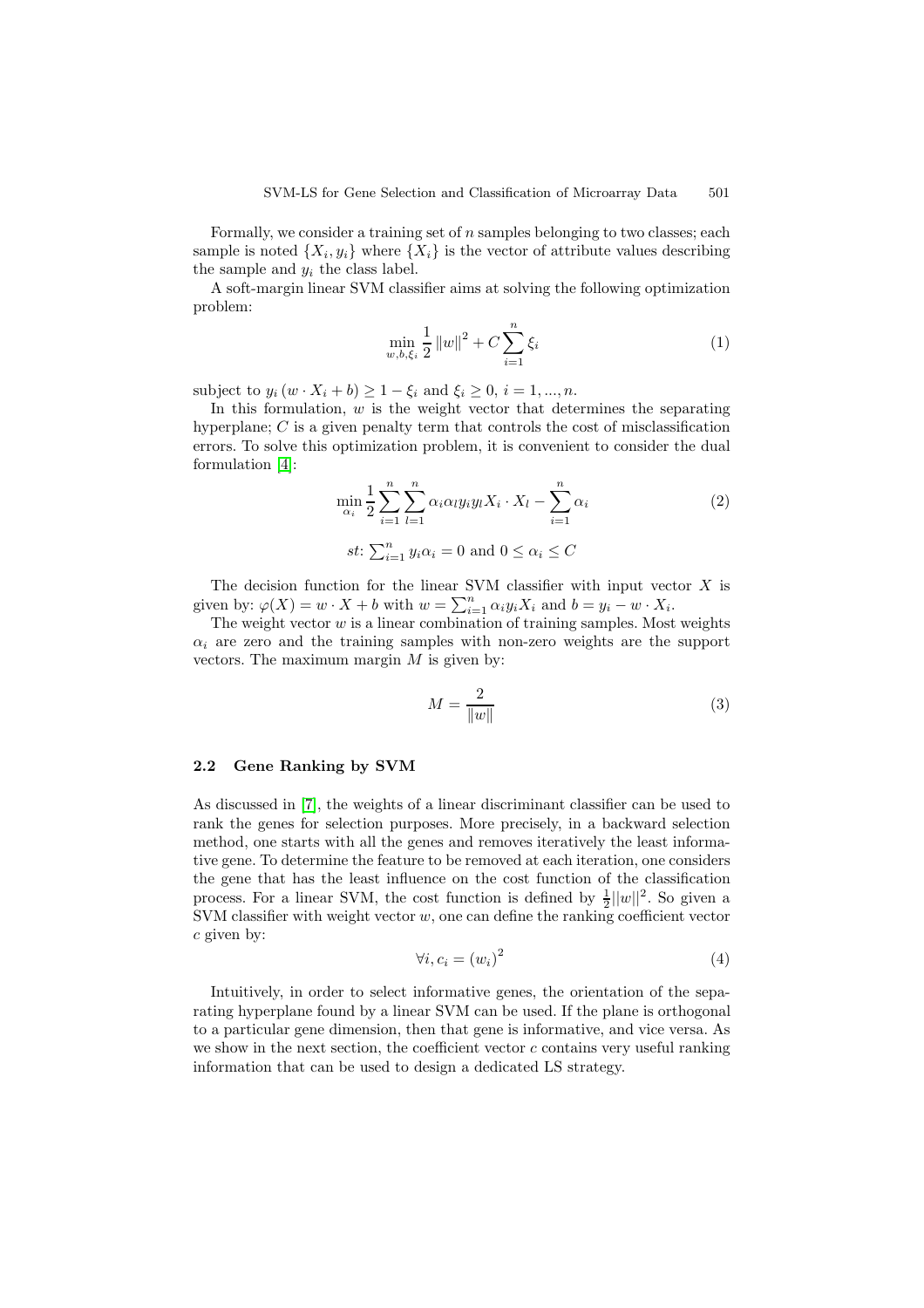502 J.C.H. Hernandez, B. Duval, and J.-K. Hao

# <span id="page-3-0"></span>**3 SVM-LS for Gene Selection and Classification**

In this section, we present our SVM-based LS approach for gene selection and classification of Microarray data. We explain the basic ingredients and their underlying rational. Our method begins by a pre-selection step where we use a filter criterion (in our case, the BW ratio introduced in [\[5\]](#page-9-3)) to obtain a group  $G_p$ of p (typically  $p \geq 75$ ) top ranked genes. Then our SVM-LS approach is applied to select, from  $G_p$  a gene subset of smaller size (typically less than 20 genes).

#### **3.1 Representation and Search Space**

A candidate solution  $s = \langle s^g, s^c \rangle$  is composed of two parts  $s^g$  and  $s^c$  called respectively *gene subset vector* and *ranking coefficient vector* [\[8\]](#page-9-7). The first part,  $s^g = (g_1, g_2...g_p)$ , is a binary vector of fixed length p. Each  $g_i \in \{0,1\}$  (i =  $1...p$ ) corresponds to a particular gene and indicates whether or not the gene is selected. The second part,  $s^c = (c_1, c_2...c_p)$ , is a *positive* real vector of fixed length  $p$  and corresponds to the ranking coefficient vector  $c$  (Equation [4,](#page-2-0) Section [2.2\)](#page-2-1) of the linear SVM classifier.  $s^c$  indicates thus for each selected gene the interestingness of this gene for the SVM classifier.

Therefore, a solution represents a candidate subset of genes with additional ranking information on each selected gene. The gene subset vector of a solution is evaluated by a linear SVM classifier and the ranking coefficients obtained during this evaluation will be used in our specialized LS strategies.

For the group  $G_p$  of p pre-selected genes, the search space is given by the set  $\Omega = 2^p$  (i.e. all the possible gene subsets of p genes).

#### **3.2 Evaluation Function**

Given a candidate solution  $s = \langle s^g, s^c \rangle$ , the quality of s (more precisely, of the gene subset part  $s^g$ ) is assessed by an evaluation function f according to two criteria: the ability of s to obtain a good classification with this gene subset  $(C)$ and the maximum margin  $(M)$  given by the SVM classifier (Equation [3\)](#page-2-2). More formally, the evaluation function can be written as follows:

$$
f(s) = \langle f_C(s), f_M(s) \rangle \tag{5}
$$

<span id="page-3-1"></span>where

- $f_C(s)$  is the classification accuracy of the SVM classifier using the set of genes and applied to the given training data,
- $f<sub>M</sub>(s)$  is simply the maximum margin of the SVM classifier, given by Equation [3](#page-2-2) (Section [2.1\)](#page-1-0).

Now given two candidate solutions  $s$  and  $s'$ , it is possible to compare them:  $f(s)$  is better than  $f(s')$ , denoted by  $f(s) > f(s')$ , if the following condition is satisfied:  $f(s) > f(s') \Leftrightarrow f_C(s) > f_C(s')$  or  $f_C(s) = f_C(s') \wedge f_M(s) > f_K(s')$ .

So the dominating criterion is the classification accuracy, ties are broken by comparing the maximum margins, with a preference for a larger value (a larger margin indicates a better discrimination between the two classes).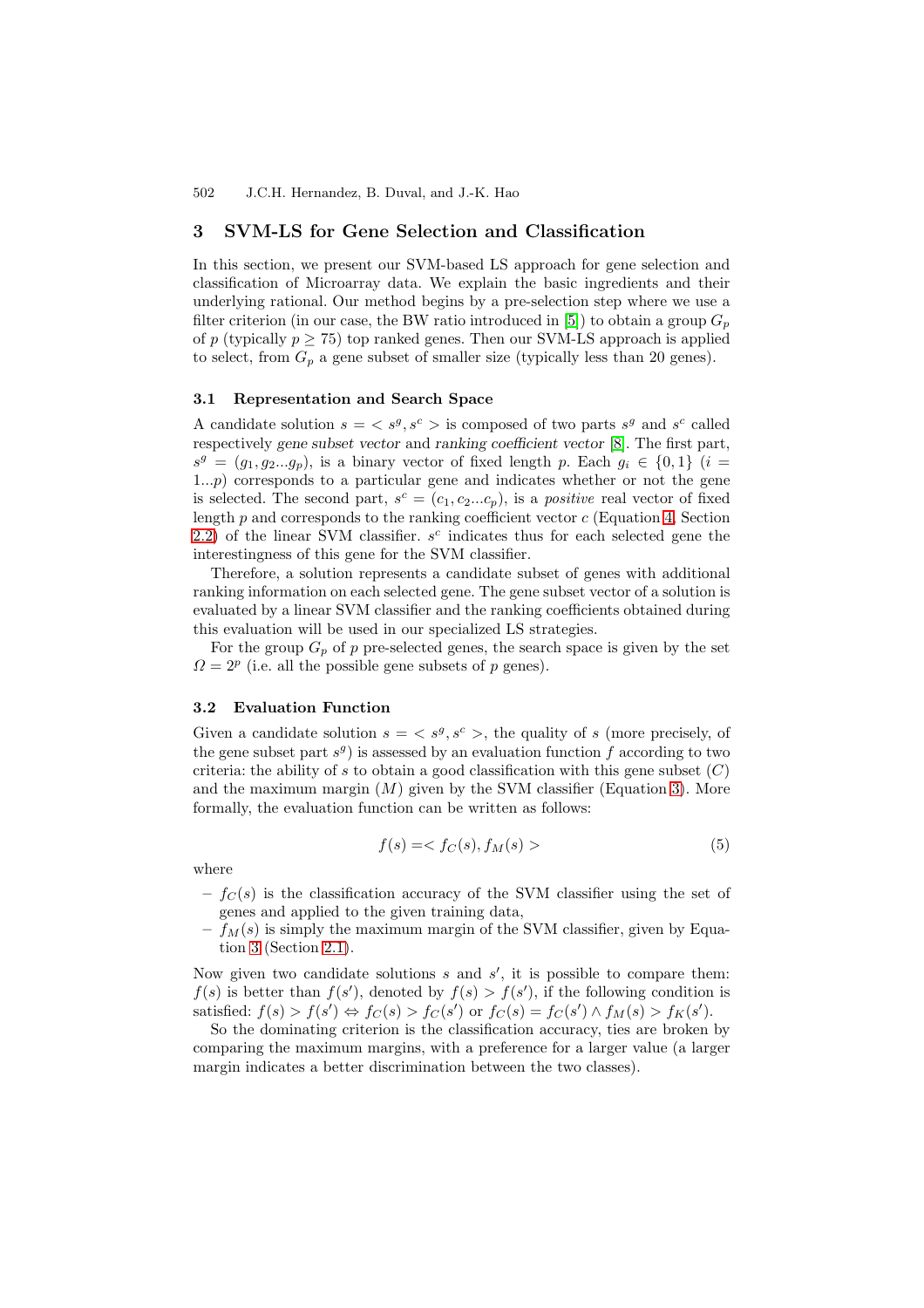#### **3.3 Move and Neighborhood**

One of the most important features of a local search algorithm is its neighborhood. In a local search algorithm, applying a move operator  $mv$  to a candidate solution s leads to a new solution s', denoted by  $s' = s \oplus mv$ . Let  $\Gamma(s)$  be the set of all possible moves which can be applied to s, then the neighborhood  $N(s)$ of s is defined by:  $N(s) = \{s \oplus mv | mv \in \Gamma(s)\}.$ 

In our case, the move is based on the drop/add operation which removes a gene  $g_i$  from the solution s and add another gene  $g_i$ . Moreover, the move operator is defined in such a way that it integrates semantic knowledges of the gene selection and classification problem. More formally, let  $s = \langle s^g, s^c \rangle$  with  $s^g = (g_1, g_2...g_p)$  and  $s^c = (c_1, c_2...c_p)$ , define:

- $− i = ArgMin_j{c_j|c_j \in s^c \land c_j \neq 0},$  i.e. *i* identifies the gene  $g_i$  which has the smallest ranking coefficient  $c_i$  and thus is the least relevant gene,
- $− O = {j|g<sub>j</sub> ∈ s<sup>g</sup> ∧ g<sub>j</sub> = 0}, i.e. O is the set of non selected genes in the current$ solution s

Then our move operator drops, from the current solution,  $g_i$  (identified by the above index  $i$ ) which is the least informative gene among the selected genes and adds a non selected gene  $g_i$  ( $j \in O$ ). This can be formally written as:  $mv(i, j) = (g_i : 1 \rightarrow 0; g_j : 0 \rightarrow 1).$ 

Clearly, for two neighbor solutions  $s = \langle s^g, s^c \rangle$  and  $s' = \langle s'^g, s'^c \rangle$ , the hamming distance between  $s<sup>g</sup>$  and  $s<sup>'g</sup>$  is exactly two. Moreover, one sees that the size of this neighborhood is equal to  $|O|$  and bounded by p, the length of s.

#### **3.4 Local Search Algorithms**

Local search (LS) is a class of general and powerful heuristics methods [\[9\]](#page-9-11). For our SVM-LS approach, we implemented three LS algorithms: steepest descent (SD), Tabu Search (TS) and Iterative Local Search (ILS).

**Steepest Descent** (SD): Given the current solution s, the steepest descent moves at each iteration to the *best improving* neighboring solution  $s' \in N(s)$ such that  $f(s') > f(s)$  and  $\forall s'' \in N(s)$ ,  $f(s'') \leq f(s')$ . Notice that SD needs no parameter and stops when no improving neighbor can be found in the neighborhood, at which point the last solution is the best solution found and corresponds to a local optimum.

**Tabu Search** (TS)**:** From the steepest descent SD, one can obtain a basic TS algorithm by adding a tabu list (see below). At each iteration, the current solution s is replaced by the best neighboring solution  $s'$  that is not forbidden by tabu list, i.e.  $s' \in N(s)$  such that  $\forall s'' \in N(s)$ ,  $f(s'') \leq f(s')$  and  $s' \notin \overline{S}$  where  $\bar{S}$  is the set of solutions currently forbidden by tabu list. Notice that contrary to the SD algorithm, the selected neighbor  $s'$  may or may not be better than s. The TS algorithm stops when a fixed maximum number of iterations is reached or when all the moves become tabu.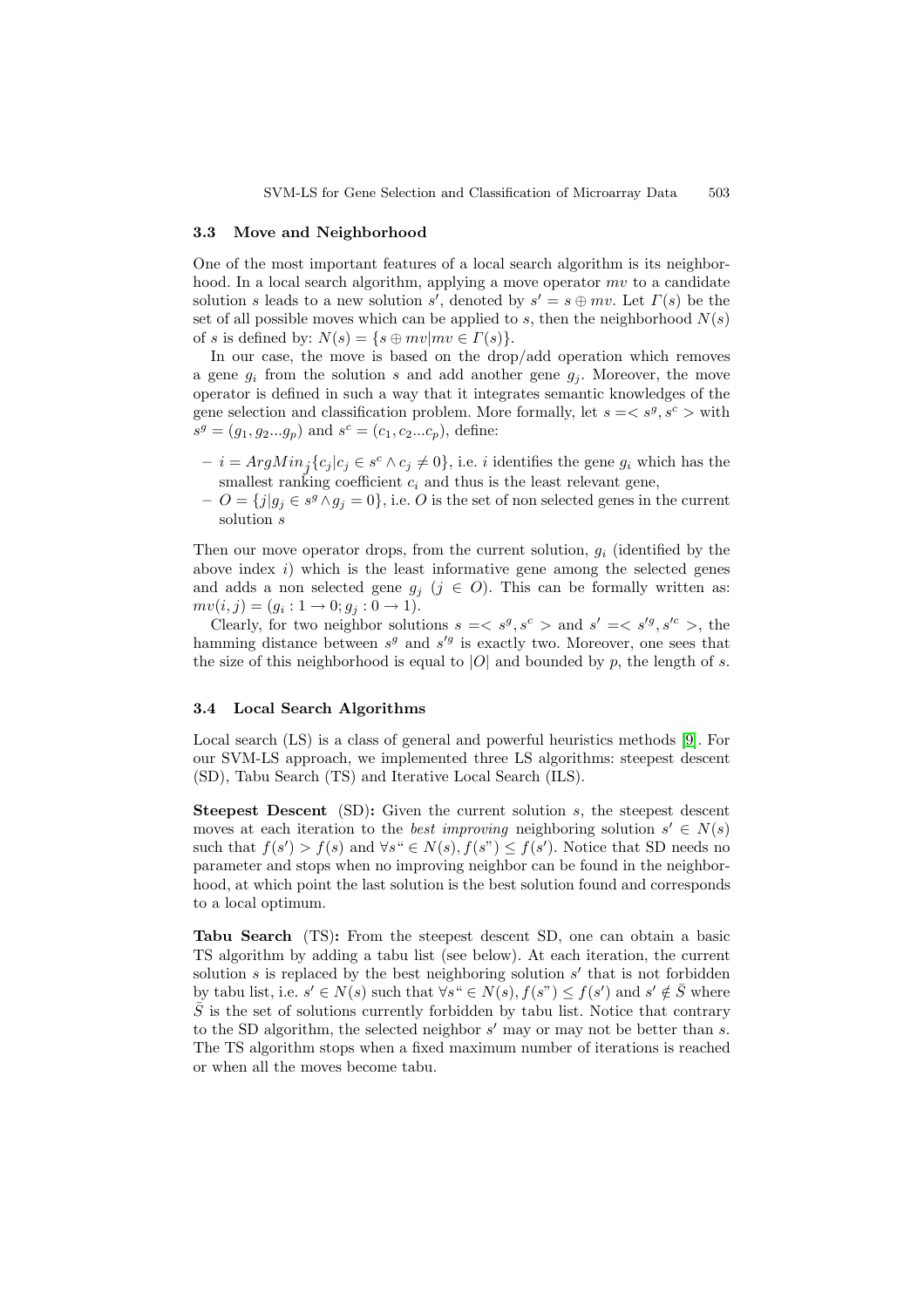#### 504 J.C.H. Hernandez, B. Duval, and J.-K. Hao

The main role of a tabu list is to prevent the search from cycling. In our case, the tabu list is implemented as follows. Each time a move  $mv(i,j)$  is carried out, i.e. gene  $g_i$  is dropped and gene  $g_j$  is selected,  $g_i$  is recorded in the tabu list for the next  $k$  iterations. Consequently,  $g_i$  cannot be reselected during this period. The value of k is determined experimentally and varies typically from  $k_{min}$  to  $k_{max}$ . Notice that such a tabu list does not forbid a newly selected gene  $g_i$  to be removed soon after its selection if its ranking coefficient is very weak.

**Iterate Local Search** (ILS)**:** ILS uses a local search strategy (e.g. Descent or TS) to reach a local optimum  $s^*$ , at which point the search applies a perturbation operator to the local optimum solution to allow further search progress. ILS can be combined with any local search algorithm. Here, we consider the combination with TS, denoted by  $ILS^{TS}$  because this is the best combination we have found. More precisely,  $ILS^{TS}$  iterates two phases: a TS phase to reach a local optimum s<sup>∗</sup> and a perturbation to diversify the search. Our perturbation operator changes the best local optimum  $s^*$  in a controlled way and is based on the evaluation function; the second to the fifth best neighbors are successively tried in order to continue the search process. Otherwise the search stops.

# <span id="page-5-0"></span>**3.5 Initial Solution**

The initial candidate solution can be randomly created with a risk of being of bad quality. For this reason, we devise a simple way to obtain a "not-too-bad" initial solution as follows. We generate randomly  $l$  solutions such that the number of genes in each solution varies between  $p * 0.9$  and  $p * 0.6$  (p being the number of pre-selected genes by a filter, see the beginning of Section [3\)](#page-3-0), from which the best solution according to the evaluation function (see Equation [5\)](#page-3-1) is taken.

# **3.6 The General SVM-LS Procedure**

The general SVM-LS procedure is shown in Algorithm [1.](#page-6-0) It is composed of two repeated main phases: SVM-LS phase for gene selection (Line 7) and gene reduction phase (Line 8). At line 7, a SVM-LS algorithm (with any of the above LS algorithms) is used to search for the best gene subset of a given size. After each LS phase, gene reduction is achieved by deleting the least relevant gene (i.e., the gene with the least ranking coefficient) from the best gene subset given by the SVM-LS phase, from which point a new SVM-LS search is re-applied. This two-stage process stops when removing the least interesting gene worsens the classification accuracy on the training data.

# **4 Experimental Results**

In this section we present two comparative studies. The first compares the differ-ent LS algorithms presented in Section [3:](#page-3-0) SD, TS,  $ITS^{TS}$ . In the second study, we compare the results of our SVM-LS approach with SVM-RFE as well as three other state-of-the-art algorithms from the literature.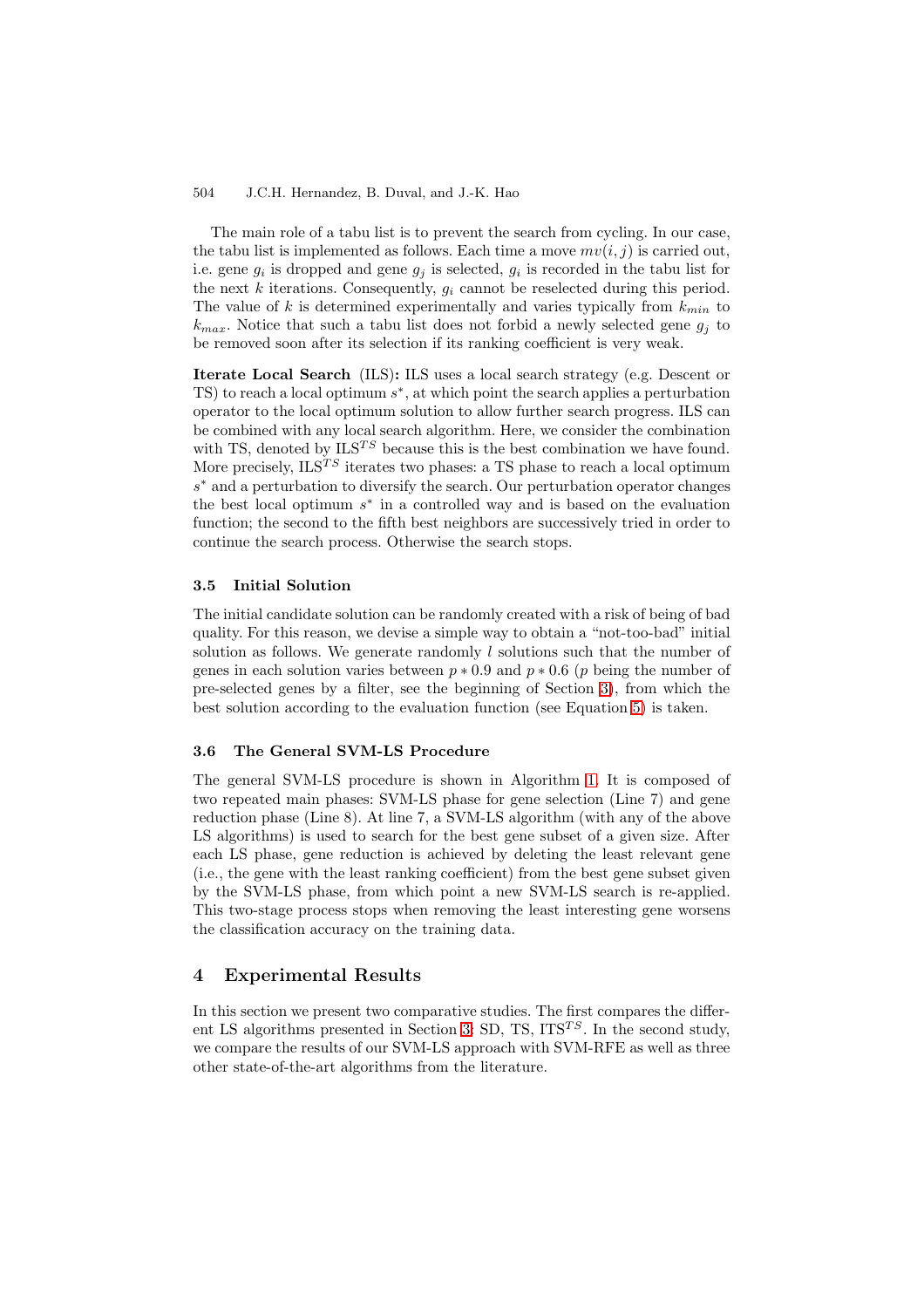# <span id="page-6-0"></span>**Algorithm 1.** General SVM-LS Procedure

- 1: **Input**:  $G_p$ , i.e. a group of p pre-selected genes with a filter
- 2: **Output**:  $s^g$ , the set of selected (most informative) genes
- 3: Generate an initial set of genes  $s^g$  (section [3.5\)](#page-5-0)

4: **repeat**

- 5: Evaluate  $s^g$  using the SVM classifier on the training data (section [2\)](#page-1-1) and fill  $s^c$
- 6:  $s = (s^g, s^c)$  /\* s is the current solution \*/
- 7:  $s = \text{SVM-LS}(s)$  /\* LS phase: apply SVM-based local search to improve current solution  $s = (s^g, s^c) *$
- 8:  $s^g = s^g \{g_i\}$  /\* Gene reduction phase: remove the least informative gene from the best solution found by SVM-LS phase \*/
- 9: **until** (stop condition is verified)

#### **4.1 Data Sets**

We applied our approach on three well-known datasets that concern colon cancer, leukemia and lymphoma. These data sets have largely been used for benchmarking feature selection algorithms, for instance in [\[14](#page-9-12)[,13](#page-9-10)[,11\]](#page-9-6).

The colon cancer data set, first studied in [\[2\]](#page-9-1), contains 62 tissue samples (22 normal and 40 anomal), each with 2000 gene expression values. The data set is available at http://www.molbio.princeton.edu/colondata

The leukemia data set, first studied in [\[6\]](#page-9-0), consists of 72 tissue samples, each with 7129 gene expression values. The samples include 47 acute lymphoblastic leukemia (ALL) and 25 acute myeloid leukemia (AML). The original data are divided into a training set of 38 samples and a test set of 34 samples. The data set is available at http://www-genome.wi.mit.edu/cancer/

The lymphoma data set, first analyzed in [\[1\]](#page-9-13), is based on 4026 variables describing 96 observations (62 and 34 of which are respectively considered as abnormal and normal). The data set is available at http://www.kyb.tuebingen.mpg.de/ bs/people/weston/l0

Notice that prior to running our method, we apply a linear normalization procedure to each data set to transform the gene expressions to mean value 0 and standard deviation 1.

# **4.2 Protocol for Experimentations and Comparison Criteria**

To avoid the problem of selection bias which leads to over-optimistic estimations, we adopt the experimental protocol suggested in [\[3\]](#page-9-14). For each SVM-LS algorithm and each data set, 50 independent experiments are carried out. For each of these experiments, the data set samples are first randomly partitioned into a training set L and a testing set  $T((L, T)$  respectively fixed at  $(50, 12)$ ,  $(38, 34)$  and  $(60, 36)$ for "Colon", "Leukemia" and "Lymphoma"). The training set  $L$  is then used by the SVM-LS algorithm to determine the best gene subset  $G$  (smallest size and highest classification accuracy on the samples of  $L$ ). Finally, the selected gene subset  $G$  is evaluated on the testing samples of  $T$  using the SVM classifier. The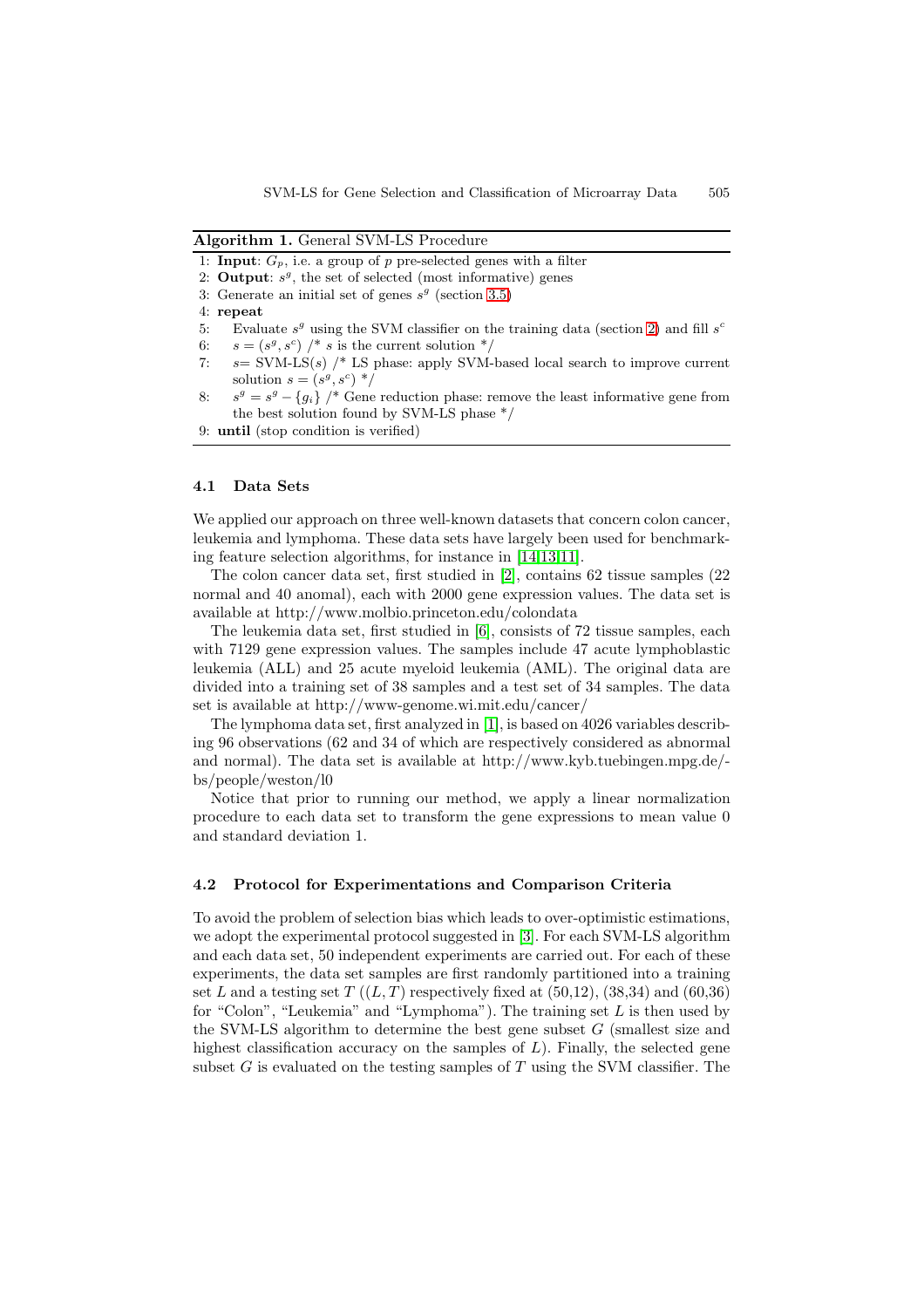resulting classification accuracy and the size of G are used for calculating the averaged statistics.

For comparison, we use two criteria: averaged classification accuracy (Acc) on the testing samples and the *averaged number of selected genes*  $(NG)$  over these 50 independent experiments. Computing time is not reported, but let us mention that one experiment on one data set takes about 20 minutes on a typical PC (Pentium Centrino Duo, 1.2MB).

#### **4.3 Results and Comparisons**

**Comparison of the Three LS Algorithms.** Table [1](#page-7-0) shows the results of our SVM-LS approach using the three different LS algorithms: SD, TS and  $ILS^{TS}$ . One can rank these LS algorithms as follows:  $\text{ILS}^{TS} > \text{TS} > \text{SD}$  (> means "better than"). Indeed,  $ILS<sup>TS</sup>$  performs globally the best even if for Leukemia, SD obtains a better prediction accuracy (92.52% against 91.94%), but requires more genes (6.04 against 3.14). The results of TS are also globally good, followed by the simple descent. Comparing these results with those showed in the next two tables will allow us to better assess the interest of the SVM-LS approach.

<span id="page-7-0"></span>**Table 1.** Comparison of SVM-LS algorithms based on the classification accuracy on test set (Acc) with standard deviation and the number of selected genes (NG) with standard deviation

|          | SD                                                                                                                                                    |              |      |         | $\mathbf{H}\mathbf{S}^{T\mathbf{S}}$ |       |  |
|----------|-------------------------------------------------------------------------------------------------------------------------------------------------------|--------------|------|---------|--------------------------------------|-------|--|
| Database | Acc.                                                                                                                                                  | $N$ ( $\div$ | Acc. | $N$ $G$ | Acc.                                 | $N$ G |  |
| Colon    | $84.84\% \pm 9.17\%$ $15.32 \pm 1.83$ $85.50\% \pm 8.21\%$ $11.16 \pm 2.81$ <b>87.00</b> % $\pm 7.36\%$ <b>08.20</b> $\pm 2.09$                       |              |      |         |                                      |       |  |
| Leukemia | $\left[92.52\% \pm 3.42\% \right] 06.04 \pm 1.38\right] 92.47\% \pm 3.36\% \left[04.74 \pm 1.32\right] 91.94\% \pm 4.06\% \left[3.14 \pm 1.08\right]$ |              |      |         |                                      |       |  |
|          | Lymphome 92.11% $\pm$ 2.20% 17.04 $\pm$ 2.44 92.44% $\pm$ 1.86% 14.32 $\pm$ 2.21 <b>95.44%</b> $\pm$ 2.15% 12.46 $\pm$ 1.58                           |              |      |         |                                      |       |  |

**Table 2.** Results of SVM-RFE algorithm

<span id="page-7-1"></span>

|          | ∶olon                                                                                                              |       | Leukemia |     | Lvmphoma |      |
|----------|--------------------------------------------------------------------------------------------------------------------|-------|----------|-----|----------|------|
|          | Acc                                                                                                                | V ( 7 | Acc      | N G | Acc      | IV G |
| $_{SVM}$ | $-$ RFE 85.16% $\pm$ 8.11% 18.32 $\pm$ 6.07 92.35% $\pm$ 3.25% 4.82 $\pm$ 2.39 92.33% $\pm$ 3.96% 16.40 $\pm$ 2.51 |       |          |     |          |      |

**Comparison with SVM-RFE.** The proposed approach is somewhat related to the well-known SVM-RFE approach [\[7\]](#page-9-8). With SVM-RFE, one starts with all features and remove iteratively the "least relevant" feature (according to the SVM classifier). Notice that SVM-RFE is fully greedy; a wrongly eliminated gene can never be reselected afterwards. Table [2](#page-7-1) shows the results of SVM-RFE obtained under the same experimental conditions. Comparing Tables [2](#page-7-1) and [1,](#page-7-0) one observes that SVM-RFE performs better than the pure decent algorithm, but is outperformed by TS and  $ILS^{TS}$ . This confirms the interest of using LS to explore the search space of a fixed size before gene elimination.

**Comparison with State-of-the-art Approaches.** Table [3](#page-8-0) shows the results of three other best performing selection algorithms [\[14](#page-9-12)[,13](#page-9-10)[,11\]](#page-9-6). We have chosen these references because they use the same or similar experimental protocol to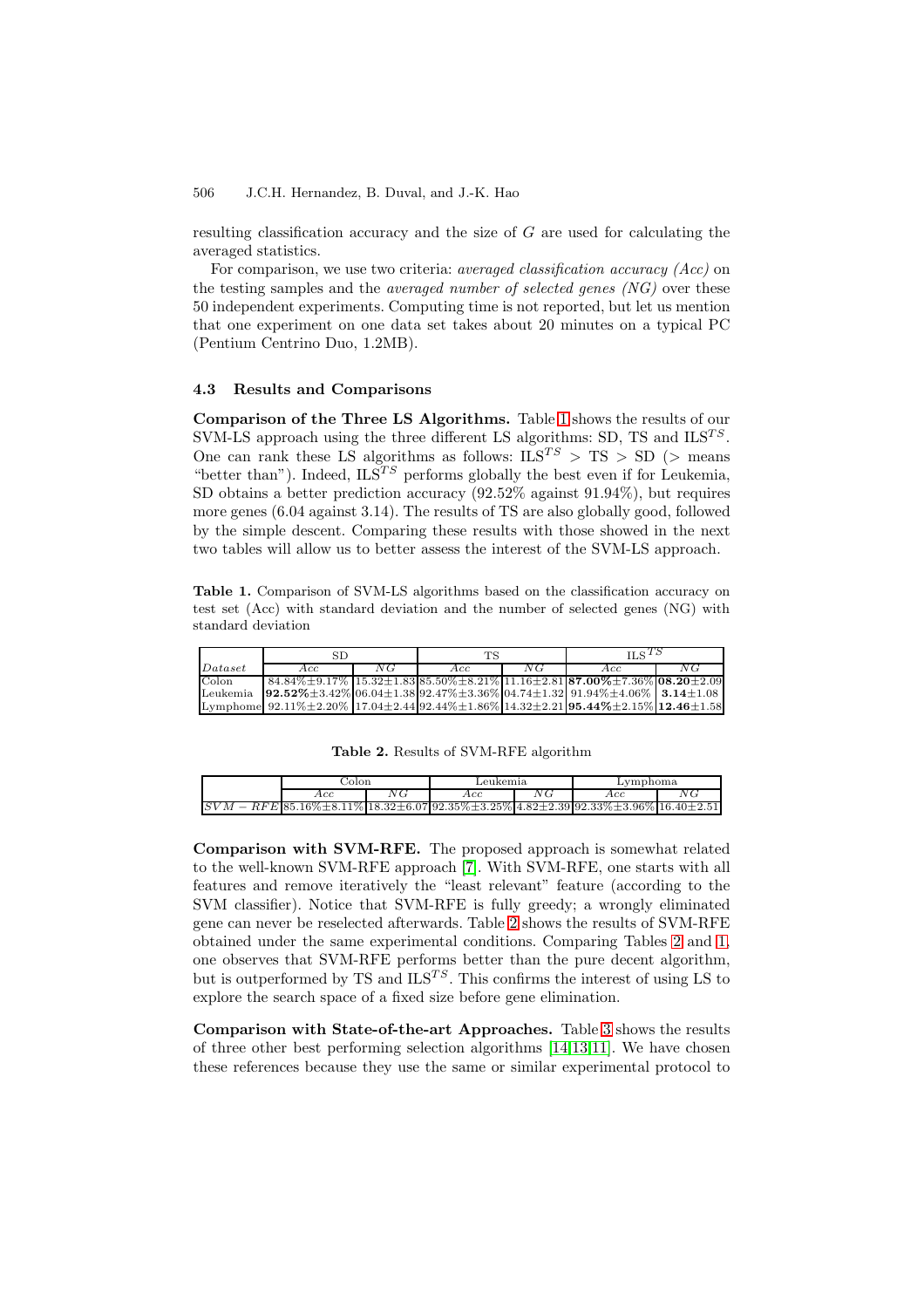bol - indicates that the paper gives no information for the concerned dataset)  $[14]$   $[13]$   $[11]$ 

<span id="page-8-0"></span>**Table 3.** Comparison with three other SVM-based based selection methods (the sym-

|          | 工生  |                 | 10 L |    |                                                                                       |    |
|----------|-----|-----------------|------|----|---------------------------------------------------------------------------------------|----|
| Data set | Acc | NG <sup>2</sup> | Acc  | NG | Acc                                                                                   | NG |
| Colon    |     |                 |      |    | $85.83\% \pm 2.0\%$ 20 $82.33\% \pm 9\%$ 20 $81.00\% \pm 8.00\%$ 4.44 $\pm 1.74$      |    |
| Leukemia |     |                 |      |    | $-$ 90.00% $\pm$ 6.00% 3.16 $\pm$ 1.00                                                |    |
|          |     |                 |      |    | Lymphome $91.57\% \pm 0.9\%$ 20 $92.28\% \pm 4\%$ 20 $93.00\% \pm 4.00\%$ 4.42 ± 2.46 |    |

avoid selection bias. Once again, one observes that the SVM-LS approach (in particular with TS and  $ILS^{TS}$ ) is very competitive since its results often dominate these reference methods with a higher classification accuracy and smaller set of selected genes.

# **5 Conclusion**

In this paper, we have presented a SVM-based Local Search approach for gene subset selection and classification with two distinguished and original features. First, the evaluation function of our LS algorithms is based not only on the classification accuracy given by the SVM classifier, but also on the its maximum margin. Second, the ranking information provided by the SVM classifier is explicitly exploited in the LS strategies. These two features ensure that the SVM-LS approach is fully dedicated to the targeted problem and constitute its basic foundation.

Using an experimental protocol that avoids the selection bias problem, the SVM-LS approach is experimentally assessed on three well-known data sets (Colon, Leukemia and Lymphoma) and compared with four state-of-the-art gene selection algorithms. The experimental results clearly show that the proposed approach competes very well with the reference methods in terms of the classification accuracy and the number of selected genes. The proposed approach has an additional and important advantage over the filter methods and SVM-RFE. Indeed, SVM-LS allows us to generate multiple gene subsets of high quality, which can be used for further analysis and data mining purpose.

This study shows that local search constitutes a simple, yet powerful approach for gene selection and classification of microarray data. Its effectiveness depends strongly on how semantic information of the given problem is integrated in its basic operators such as neighborhood and evaluation function. Finally, it is clear that the proposed approach can easily be combined with other ranking and classification methods.

**Acknowledgments.** We acknowledge that the work is partially supported by the French Ouest Genopole<sup>®</sup> and the Region "Pays de La Loire" via the BIL (Bioinformatique Ligérienne) Project. The first author of the paper is supported by a Mexican PROMEP scholarship. We thank the reviewers of the paper for their useful comments.